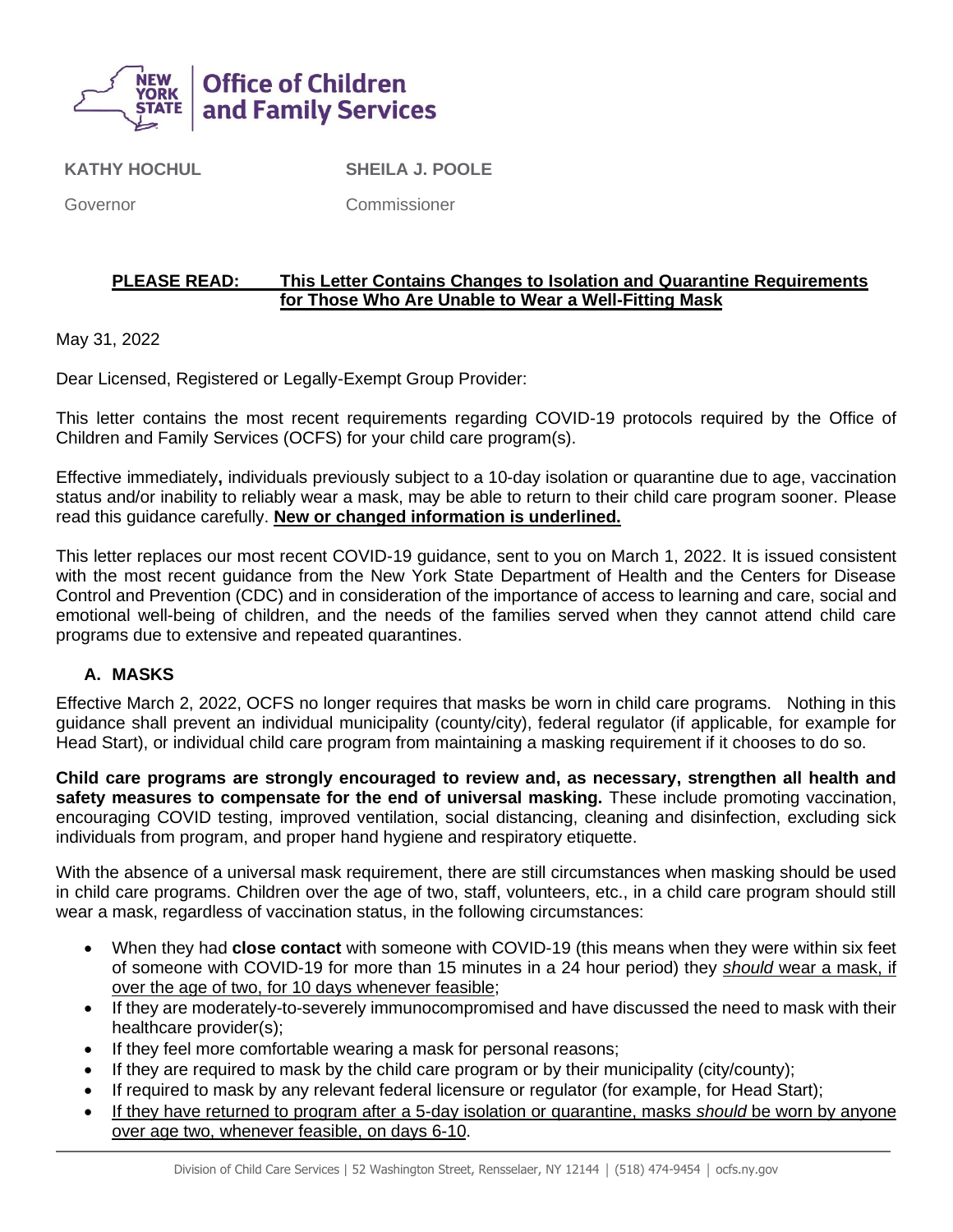To the extent that persons are expected or required to mask, masks may be removed when eating, drinking, singing, napping, going outside, or playing a wind instrument. When masks are removed for these purposes, maximize social distancing as much as possible (ideally six feet or more).

Additionally, programs should expect and plan for the presence of masked people in child care programs working and learning alongside unmasked people. As such, it is essential that child care programs establish "mask positive" environments so those who choose to or are expected or required to mask feel comfortable.

## **B. ISOLATION**

Isolation is for individuals who have been infected with COVID-19, even if they don't have symptoms. Isolation is also for people who are suspected of having COVID-19 because of the symptoms they exhibit. You isolate in order to prevent spreading the virus to others. Below answers how long to isolate depending on your circumstances:

| If the person is:<br>A child of any age or adult                                                         | Anyone with symptoms of COVID-19 must stay out of<br>$\bullet$<br>the child care program for 5 days OR until they receive<br>a negative COVID-19 test (whichever is first).                                                                                                                                                                                                                                                                                                                                                                                                                     |
|----------------------------------------------------------------------------------------------------------|-------------------------------------------------------------------------------------------------------------------------------------------------------------------------------------------------------------------------------------------------------------------------------------------------------------------------------------------------------------------------------------------------------------------------------------------------------------------------------------------------------------------------------------------------------------------------------------------------|
| who has symptoms of<br>COVID-19 and is waiting for<br>a test result, regardless of<br>vaccination status | If test is negative and symptoms are improving they can<br>come back to the child care program                                                                                                                                                                                                                                                                                                                                                                                                                                                                                                  |
|                                                                                                          | If test is positive, follow isolation rules for a COVID<br>$\bullet$<br>positive (next section).                                                                                                                                                                                                                                                                                                                                                                                                                                                                                                |
| If the person is:                                                                                        | Anyone with a positive COVID test must stay out of the<br>$\bullet$<br>child care program for at least 5 days.                                                                                                                                                                                                                                                                                                                                                                                                                                                                                  |
| A child of any age or adult<br>who tests positive for<br>COVID-19, regardless of<br>vaccination status   | Anyone who has tested positive for COVID-19 and<br>who is not experiencing symptoms must isolate for 5<br>days. After 5 days, they may return to program. Day 1<br>of isolation for someone not experiencing symptoms is<br>the first full day following a positive test. Day zero is the<br>day you test positive. A well-fitting mask should be worn<br>by anyone over the age of two, whenever feasible, on<br>days 6-10.                                                                                                                                                                    |
|                                                                                                          | Anyone who has tested positive for COVID-19 and<br>who is experiencing symptoms must isolate for at<br>least 5 days. Day 1 of isolation for someone who is<br>experiencing symptoms is the first full day following the<br>day symptoms first began. Day zero is the first day<br>symptoms began. They may return to the child<br>program after 5 full days AND must be fever-free for 24<br>hours without medication AND must have improving<br>symptoms before returning to program. A well-fitting<br>mask should be worn by anyone over the age of two.<br>whenever feasible, on days 6-10. |
|                                                                                                          | Anyone hospitalized with COVID-19 or<br>immunocompromised must isolate for at least 10 days<br>and consult a doctor before returning to the child care<br>program.                                                                                                                                                                                                                                                                                                                                                                                                                              |
|                                                                                                          | Pursuant to DOH guidance, those under 2 and those<br>who cannot wear a well-fitted mask must continue to<br>isolate as otherwise required outside of the child care<br>setting for days 6-10                                                                                                                                                                                                                                                                                                                                                                                                    |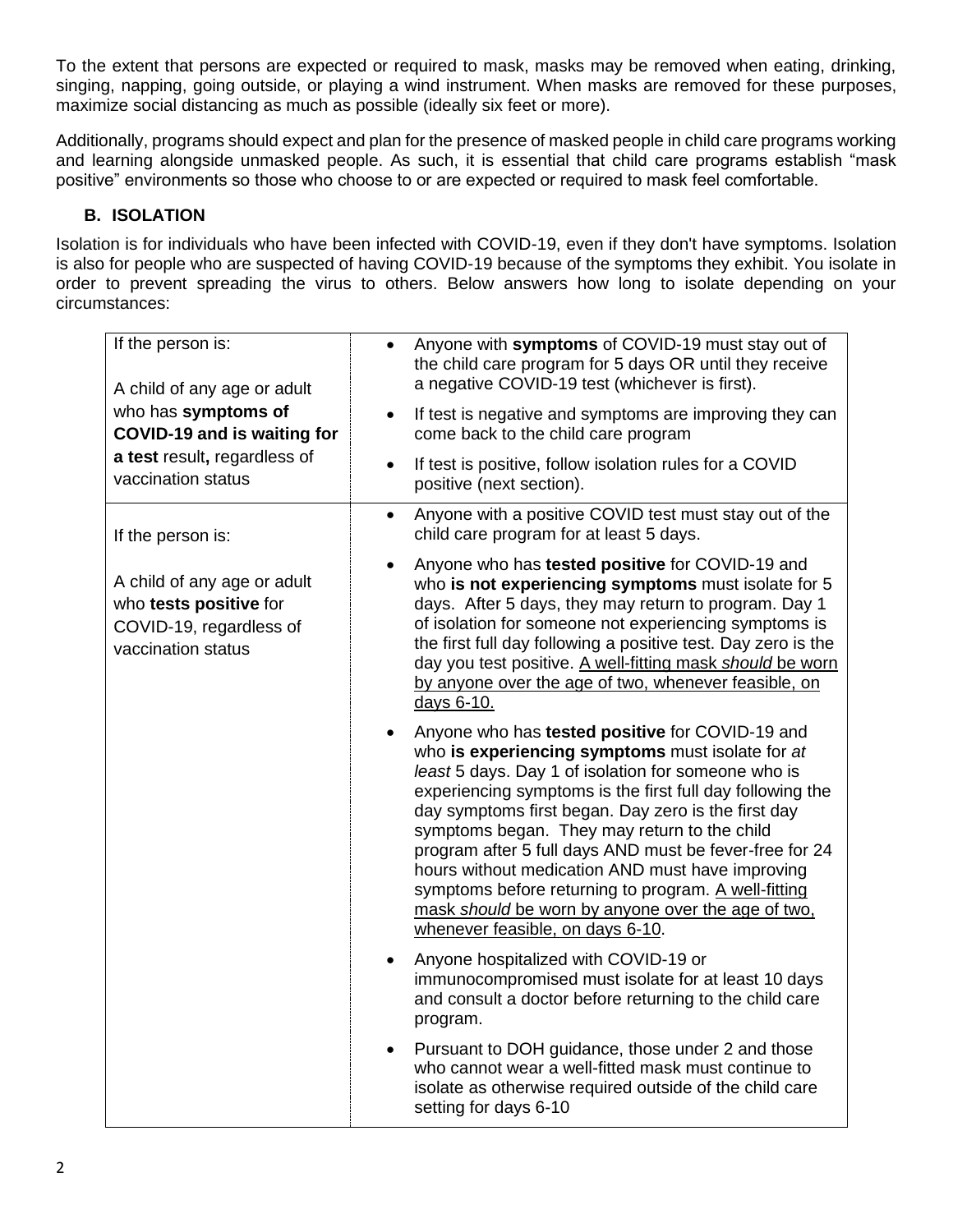**For home-based programs**, if any person (provider, staff, household member) is isolating in the home, they must be completely separated from the child care program while it is operating. If complete separation is not possible, the program may not have any unrelated children in care. If complete separation is not possible, the program must temporarily close.

# **C. QUARANTINE**

Quarantine is for someone who has had **close contact** with someone who tested positive for COVID-19 but **who does not have any symptoms** of COVID-19 and has not tested positive COVID-19. A close contact is someone who was less than 6 feet away from an infected person for 15 minutes or more over a 24-hour period. Below answers who have to quarantine following close contact with COVID-19 and for how long:

| If the person:                                                                                                                                                                                                                          | No quarantine is required before they may return<br>$\bullet$                                                                                                                                                                                                                                                                                                                                      |
|-----------------------------------------------------------------------------------------------------------------------------------------------------------------------------------------------------------------------------------------|----------------------------------------------------------------------------------------------------------------------------------------------------------------------------------------------------------------------------------------------------------------------------------------------------------------------------------------------------------------------------------------------------|
| Has received all recommended<br>vaccine doses, including boosters<br>(if eligible)                                                                                                                                                      | to program.<br>They do not need to stay out of the program<br>unless they develop symptoms.                                                                                                                                                                                                                                                                                                        |
| <b>OR</b><br>Had confirmed COVID-19 within<br>the past 90 days (tested positive<br>using a viral test)<br><b>OR</b><br>An unvaccinated child who is<br>attending school and who also<br>attends a child care program part<br>of the day | If a person under quarantine develops symptoms,<br>$\bullet$<br>they must follow the isolation guidance that starts<br>on page 1 before returning to program.<br>Anyone over the age of two should wear a well-<br>fitting mask around others for 10 days whenever<br>feasible.<br>If they haven't had confirmed COVID-19 in the last<br>90 days, testing is encouraged on day 5 when<br>possible. |
| If the person:<br>Has not received all recommended<br>doses of the vaccine, including<br>boosters for anyone ages 12 and<br>older (if eligible)<br><b>OR</b>                                                                            | Adults and children may return to the child care<br>$\bullet$<br>program after 5 days if they are not experiencing<br>symptoms. A well-fitting mask should be worn by<br>anyone over the age of two whenever feasible on<br>days 6-10.<br>Programs should ensure that children and adults<br>who are returning after quarantine for days 6-10<br>are screened daily for COVID-19 symptoms.         |
| is completely unvaccinated                                                                                                                                                                                                              | If a person under quarantine develops symptoms,<br>they must follow the isolation guidance that starts<br>on page 1 before returning to program.<br>Pursuant to DOH guidance, those under 2 and<br>those who cannot wear a well-fitted mask must<br>continue to quarantine as otherwise required<br>outside of the child care setting for days 6-10                                                |
|                                                                                                                                                                                                                                         | If a person under quarantine has not had<br>confirmed COVID-19 in the last 90 days, testing is<br>encouraged on day 5 when possible.                                                                                                                                                                                                                                                               |

**For home-based programs**, if any person (provider, staff, household member) is quarantining in the home they must be completely separated from the child care program while it is operating. If complete separation is not possible, the program must temporarily close.